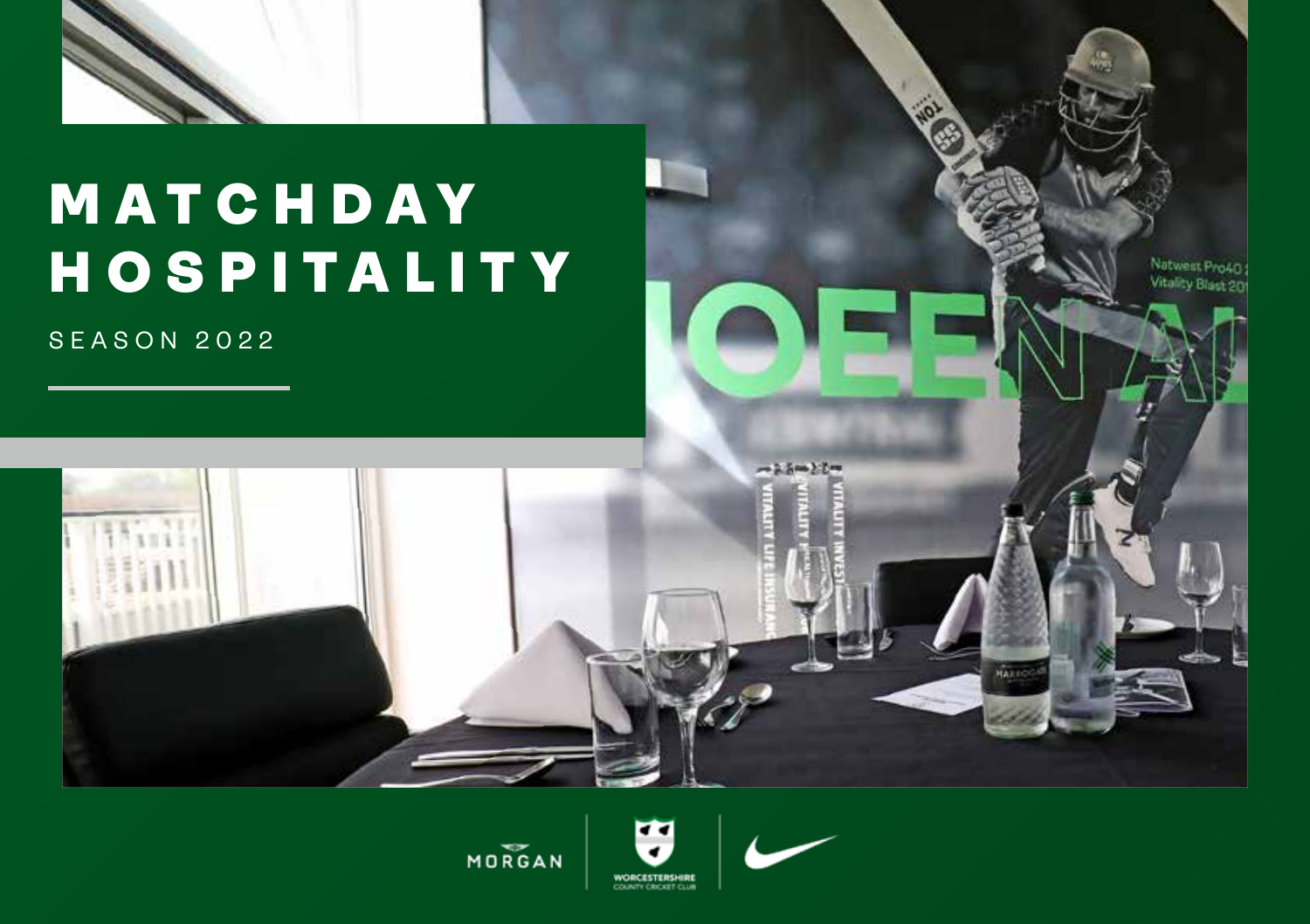

## LV=INSURANCE COUNTY CHAMPIONSHIP

# ROYAL LONDON CUP

### NEW ROAD LEGEND'S BOXES

Just £800 for up to eight people

Enjoy New Road's most intimate hospitality offering available with your own premium, pitch facing Private Suite.

- Exclusive use of a Private Suite
- Breakfast roll on arrival
- Chef's Hot & Cold Buffet in the Lunch Interval
- Afternoon Cream Tea Served at the Tea Interval
- Four Bottles of Wine or Alternative Soft Drinks
- TV with SkySports
- Complimentary Car Parking
- Matchday Scorecards
- Dedicated Service throughout the **Day**

An LV= Insurance County Championship match offers the ideal opportunity  $\parallel$  to enjoy a full day of traditional County Championship action at our iconic  $\parallel$ New Road home, whilst entertaining guests or relaxing in style yourself.

Up to eight people can be accommodated, with direct access to reserved balcony seating outside of your New Roads Legend's Box.

#### The package includes:

#### • Match Admission Tickets

• Exclusive Seated Viewing Balcony

| <b>INSURANCE</b><br>合画学上文 | <b>COUNTY</b><br><b>CHAMPIONSHIP</b><br>est. 1890 |
|---------------------------|---------------------------------------------------|
|---------------------------|---------------------------------------------------|

## NEW ROAD LEGEND'S BOXES

Just £800 for up to eight people

The Royal London Cup, a fifty over competition, is cricket's original cup.

Witness the 50-over action in 2022 and support Worcestershire in style in one of New Road's most intimate hospitality settings available with your own premium, pitch facing private Legend's Box.

Up to eight people can be accommodated, with direct access to reserved balcony seating outside of your private suite.

#### The package includes:

- Match Admission Tickets
- Exclusive use of a Private Suite
- Breakfast roll on arrival
- Chef's Hot & Cold Buffet in the Lunch Interval
- your Leisure
- Four Bottles of Wine or alternative soft drinks



- Exclusive Seated Viewing Balcony
- TV with SkySports
- Complimentary Car Parking
- Matchday Scorecards

• Dedicated Service throughout the



| Tue 2 August  | Kent       |
|---------------|------------|
| Sun 14 August | Derbyshire |
| Fri 19 August | Essex      |
| Mon 23 August | Glamorgan  |
|               |            |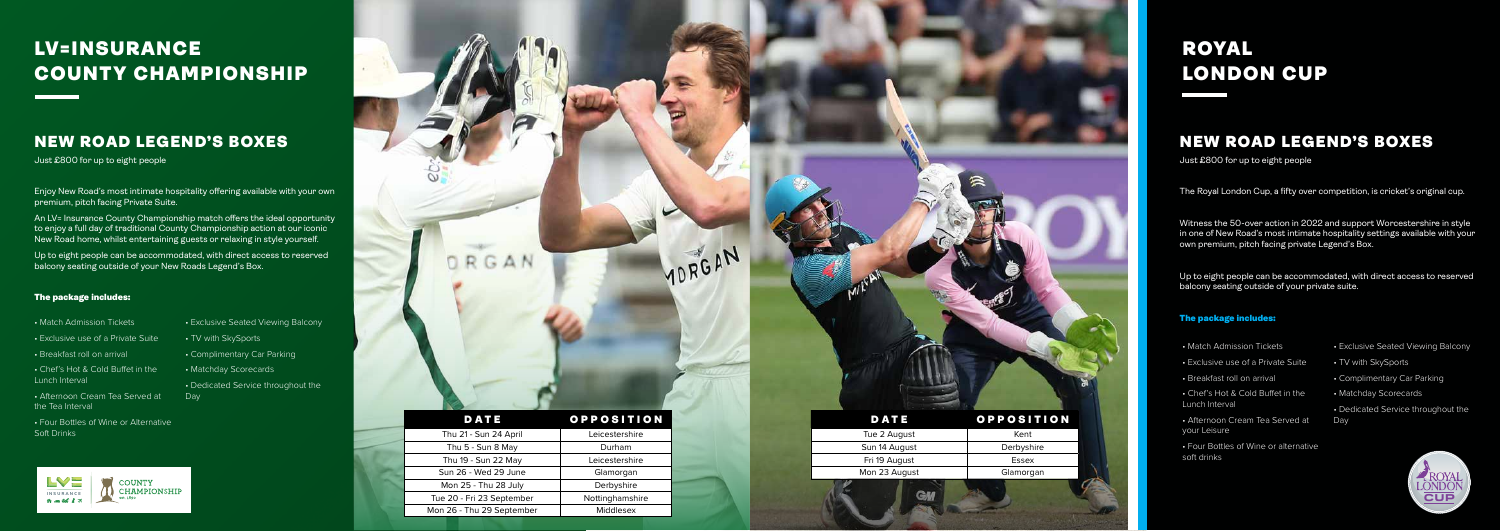# VITALITY BLAST



The 20th instalment of the Vitality Blast promises to be filled with even more excitement, with it's splayed stumps, big hits, thrilling finishes and captivating carnival-like atmosphere.

Take it all in from the best seats in the house with your choice of two Vitality Blast hospitality packages.

## Legend's Boxes

From £1040 per box

Enjoy New Road's most intimate hospitality offering available with your own premium, pitch facing private Legend's Box

Up to eight people can be accommodated, with direct access to reserved balcony seating outside of your New Roads Legend's Box.

#### The package includes:

- Match Admission Tickets
- Exclusive use of a Private Suite
- Pre-Match Chef's Hot Fork Buffet
- Complimentary Bottled & Draught Beer, Wine & Soft Drinks
- Exclusive Seated Viewing Balcony
- TV with SkySports
- Complimentary Car Parking
- Matchday Scorecards
- Dedicated Service throughout the Day

## The Watershed

From £50 per person

There's nowhere better to witness the Rapids in action and to take in the enthralling Vitality Blast atmosphere than in our Chestnut Marquee, with it's floor to ceiling windows and warm Worcestershire welcome.

#### The package includes:

- Match Admission Ticket
- Complimentary drink & glass of fizz on arrival
- VIP Access to the Chestnut Marquee Reserved Seat on an Allocated Table
- 
- Pre-match Q&A with a former player
- Private Bar Facility
- Chef's Pre-match Hot & Cold Buffet
- Private Pitchside Seating Area
- Matchday Scorecard

## MATCH SPONSORSHIP

- Branding and Link in Match Social Media Content
- Branding and link in pre-match email Beer, Wine & Soft Drinks to databases
- Presentation of Man of the Match
- Squad Signed Cricket Bat
- LED Screen Branding on Stadium Entrance Throughout the Day
- PA Announcements Throughout Matchday
- Match Admission Tickets
- Exclusive use of a Private Suite
- Pre-Match Chef's Hot Fork Buffet
- Complimentary Bottled & Draught
- Exclusive Seated Viewing Balcony<br>• TV with SkySports
- 
- Complimentary Car Parking
- Matchday Scorecards
- Dedicated Service throughout the Day

| Birmingham Bears     | £80pp | £1350 |
|----------------------|-------|-------|
| eicestershire Foxes  | £55pp | £1040 |
| erbyshire Falcons    | £75pp | £1250 |
| orthants Steelbacks  | £55pp | £1040 |
| Yorkshire Vikings    | £65pp | £1150 |
| ancashire Lightning  | £75pp | £1250 |
| <b>Notts Outlaws</b> | £65pp | £1150 |

#### JUST SEVEN FIXTURES AVAILABLE!

This ultimate match day experience takes you behind the scenes of one of the most iconic sports ground in the world, while your company receives the ideal platform to generate brand awareness thanks to the enormous reach of the Club

#### This special sponsorship package includes all of the following:



#### Just £1750 + vat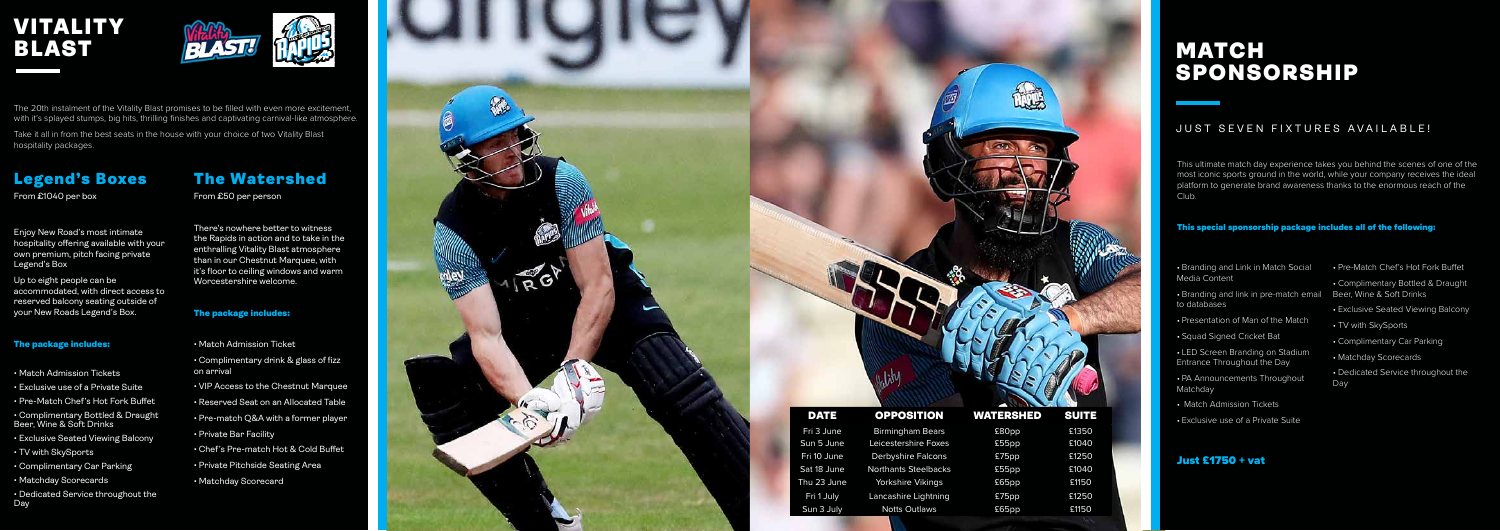# THE SPYING GAME: MURDER. Y

Early Bird tickets £39.95 (or £350 for a table of ten) include a delicious three-course meal Visit wccc.co.uk/murdermystery for more information and to purchase tickets

 $\epsilon$ 

**ERIDAY**<br>APRIL 2022 FROM 7PM

visit newroadevents.co.uk call 01905 337940 email events@wccc.co.uk



## **MAKE THIS A SUMMER TO REMEMBER** ENQUIRE ABOUT VENUE AVAILABILITY NOW